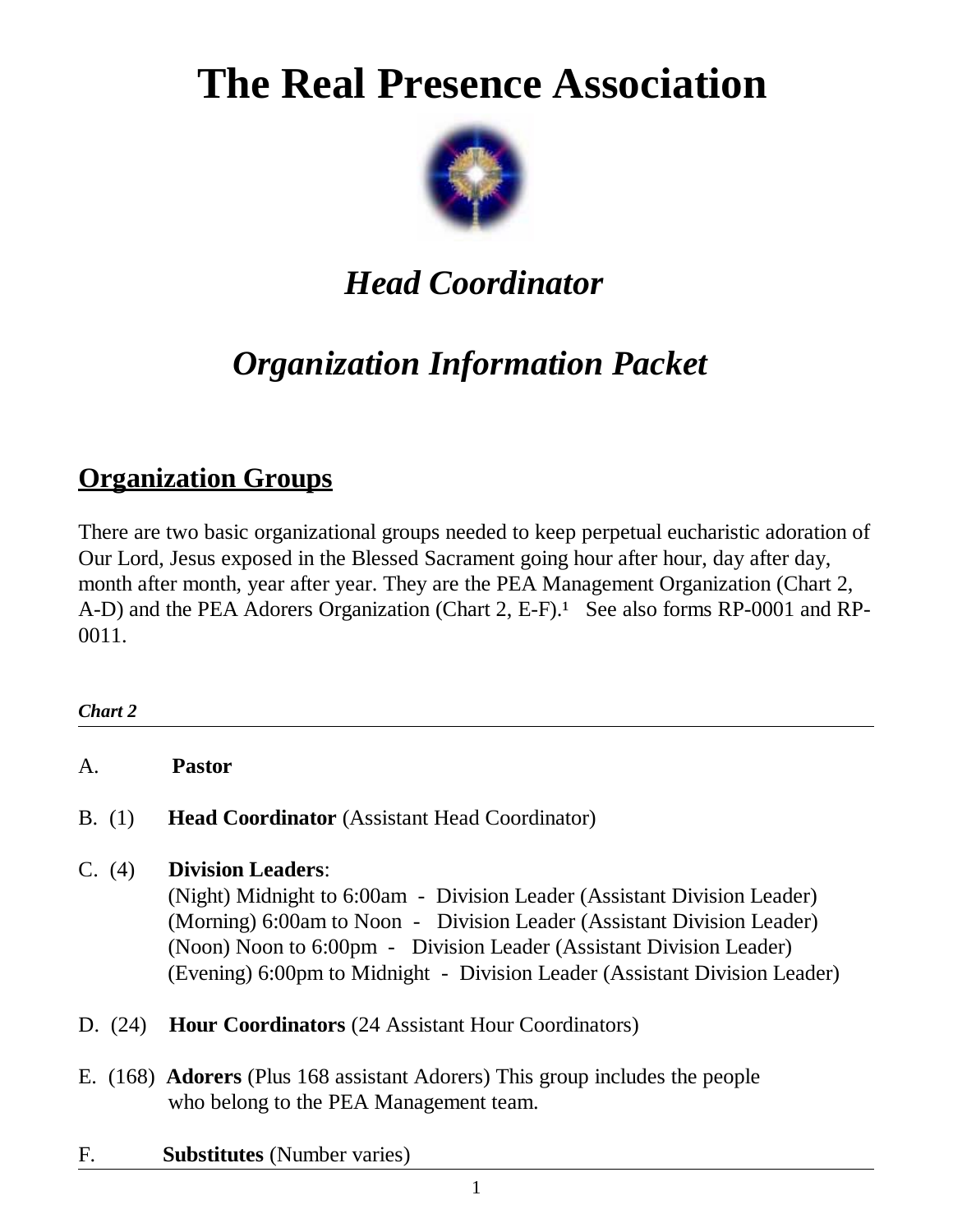## **PEA Management Organization**

These are the people who assume the normal chores associated with the smooth operation of the perpetual eucharistic adoration chapel making it possible to handle the many Adorers who come to be in the presence of the Lord Jesus Christ. (See Form RP – 0001).

#### **Pastor**

- Oversees and encourages all activity associated with the adoration of Jesus.
- Changes the Holy Host.
- Periodically makes decisions for any unresolved problems brought to him by the Head Coordinator or his parishioners.

#### **Head Coordinator**

The Head Coordinator is in charge of the entire program, i.e., the management team and the Adorers. The Head Coordinator "…is responsible to the Pastor to ensure all aspects are correctly observed according to Canon Law and to the wishes of the Pastor."²

The following responsibilities may be shared by the Head Coordinator, the Division Leaders, the Hour Coordinators and their assistants.

01. Be familiar with the PEA handbook – *Decree*, Statutes and guide.

02. The Head Coordinator is obligated to assign people and to define their organizational positions as Division Leaders and Hour Coordinators. Please note. No one should be in a management position who is not also an Adorer.

03. The Head Coordinator is accountable for keeping everyone informed - Division Leaders, Hour Coordinators and Adorers. You are given the fundamentals of an extremely well-designed structure of how to put a PEA chapel together. For your chapel to function successfully, it is essential for you to disseminate information and keep the flow of communication open from the top down and from the bottom up among all the members in the management group and the Adorers' group.

04. Be prepared to handle mass movements of people when summer arrives. Some people go on vacations, some move away and some go away for three months. Fall may also bring fluctuations in your Adorer attendance when vacationers and teachers return. Be aware that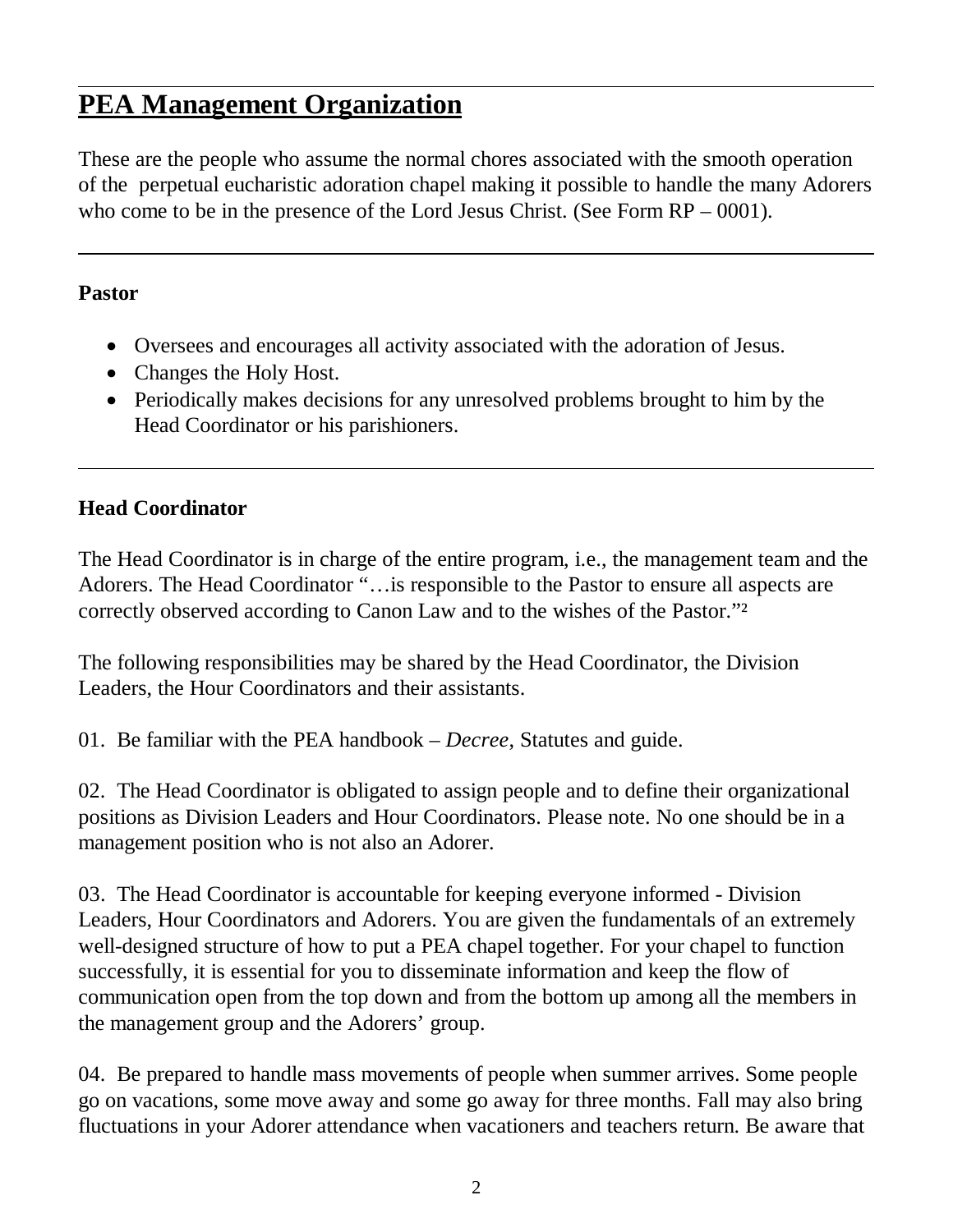this happens and plan for it. Remind your Adorers around these times to give their Hour Coordinator ample notification that they will be going on vacation so that you will be able to schedule someone else to fill their place while they are gone and for them to contact you when they come back. Some Head Coordinators in retirement areas literally have to manage two entirely different groups of Adorers one for the summer months and one for the winter months. And I might add have managed to do it successfully.

05. Are you stuck with a problem and you can not find an answer? Seek assistance from the people who originally helped you to put together your PEA chapel or contact Head Coordinators from other PEA chapels to find out if they had the same problem you do and ask them how they solved it.

06. Correct whatever problems you can. Those that you cannot, discuss them with the Pastor. Accumulate a list and set up an appointment with the Pastor to go over any nonemergency problems that come up.

07. Check with your Pastor on how he wants to handle solicitors and indigents who may come into the chapel to ask the Adorers for money.

08. Cross reference the daily sign-in sheets to the Adorer's weekly attendance history once a week to control potentially bad situations. This is where you use the automated Adorer Attendance History program. Why? Unless you check on an Adorer's weekly attendance over an extended period of time, how are you going to know when they are not showing up or that their attendance is erratic? This program allows you to follow each Adorer's track record so that you will be able to decide whether or not you need to put someone in to keep that hour with them because they are not covering their hour or their attendance is sporadic. The program is also going to help you to know whether or not your Hour Coordinators are doing their job. In fact, it will allow you to spot weaknesses in the individual links for whatever reason which you are going to have to track down, find out why and then correct the situation. This is one of the ways that will help you to keep situations under control.

09. Be the one responsible for putting Eucharistic flyers at the back of the chapel or in the chapel foyer.

10. Assign someone to pick up the old and put in the new sign-in, petition and testimonial forms.

11. Find someone to keep the chapel supplied with Rosaries and Scapulars if your chapel is set up with a place for such items.

12. Assign someone to be the Chapel Librarian.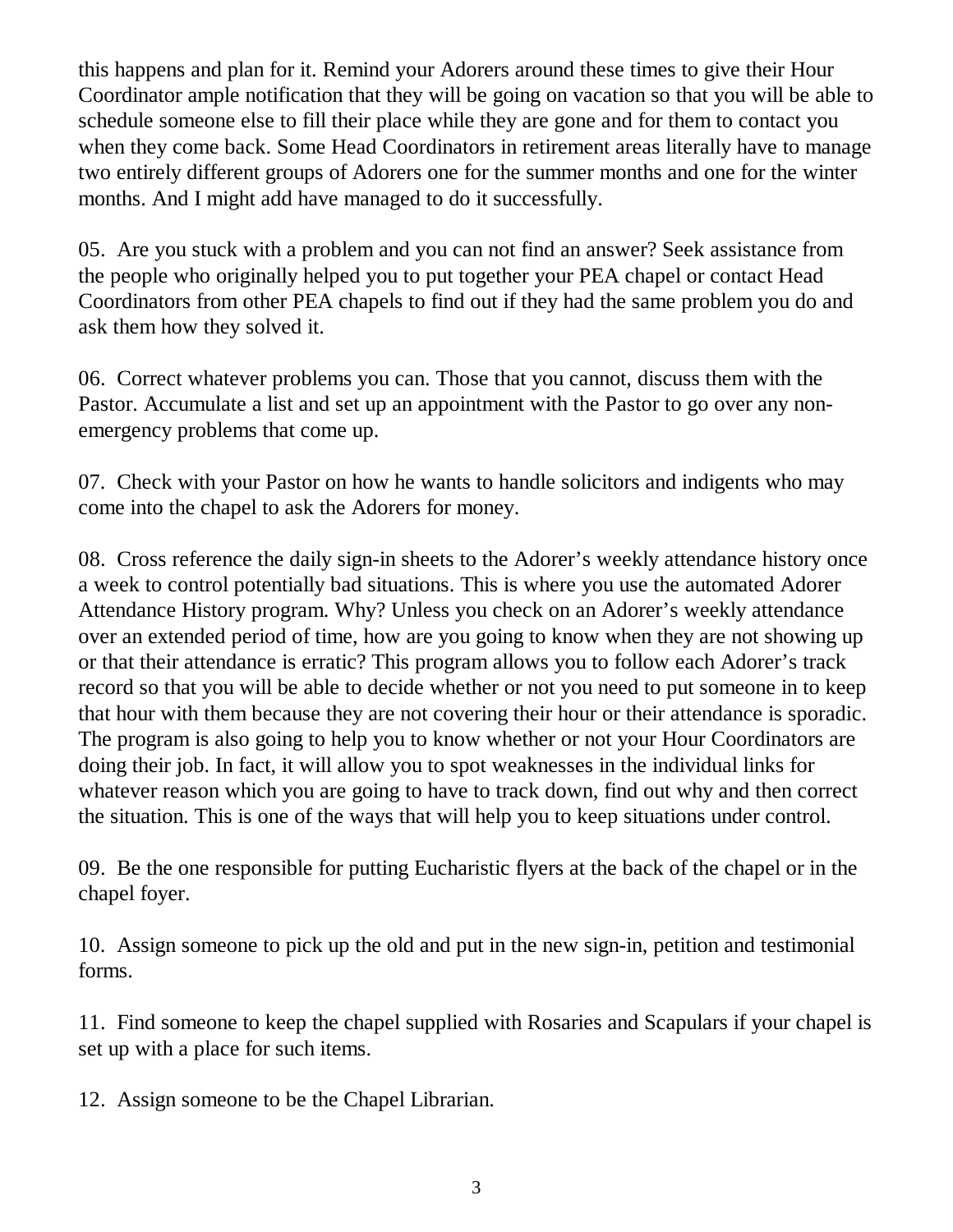13. Set an hour aside each week for chapel housekeeping. The housekeeper then becomes the Adorer for that hour. Find out from the Pastor who he wants to assign to the task.

14. Take charge of the Sunday church bulletin write-ups allowed for the chapel.

15. Use the large PEA Adorers Organization chart (RP – 0011) to get an overall view of the entire PEA Adorer organization. With the Pastor's permission this chart may be posted at the back of the church for all parishioners to see. Some people are motivated to become a part of a group when they recognize people they admire or wish to emulate.

16. The PEA management team is responsible for adding new Adorers.

- When you add new adorers after Sign-Up Sunday Weekend, discuss and set the Adorer's day and hour and make sure the Adorer understands they are committed to a weekly obligation. Suggest an hour other than the one the Adorer asks for if you have a specific hour open and are looking for an Adorer to fill that hour.
- Ask the new Adorer if they would be willing to become a substitute in addition to the hour they have just accepted as their obligation. If they say yes, ask them to give you the exact days and times they would be willing to substitute. Caution them when they offer to come anyday anytime. Explain what that means. After you explain they usually are very specific with the days and times they do give you.
- Clarify the spelling of their name and ask for their current mailing address which will be used for a Master and Mailing List. If you do not have their telephone number, remember to ask them for it.
- After each Adorer's day and hour and their status as a Substitute have been obtained and verified, pencil in the Adorer's name on the PEA Adorers Organization Chart (RP-0011), then enter the Adorer's name, address, phone number, day and hour of adoration and whether or not the person is also a Substitute into the *Automated Adorer Tracking Program.* Due to limitations to the *Automated Adorer Tracking Program*, you could devise an abbreviated days and hours the Adorer is willing to be called as a Substitute in the "Comment" field so when you print your Substitute List that information is available. However, if you do this, your ability to use the "Comment" column for anything else is lost.

17. When you use the automated DOS Perpetual Eucharistic Adoration Adorer Tracking Program to enter new Adorers you will get the following reports. Keep your Division Leaders and Hour Coordinators updated by seeing to it that they are given the latest information about the Adorers for which they are responsible.

- Adorer Master File List
- Head Coordinator/Division Leader/Hour Coordinator List
- Adorers by Hour Report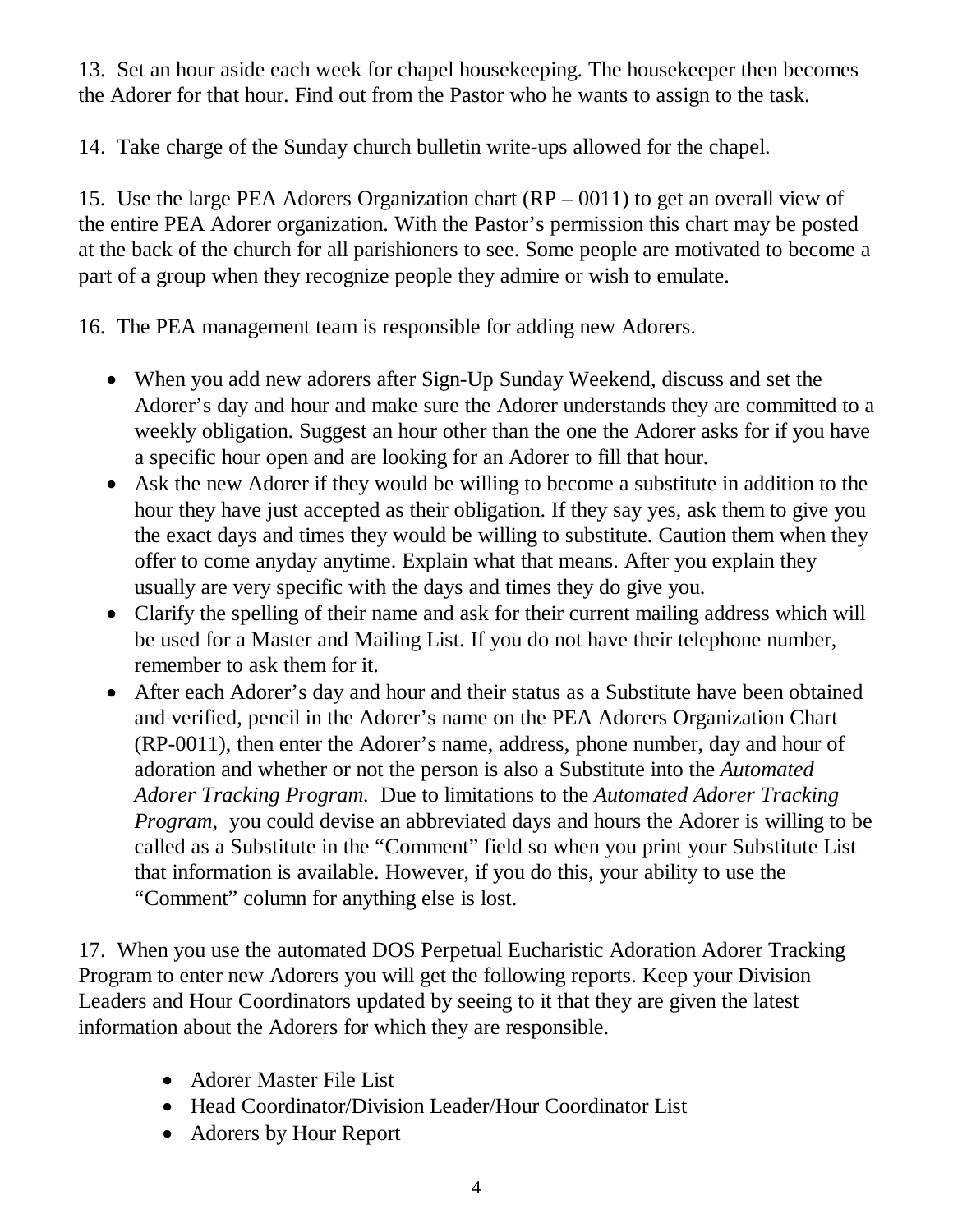- Substitute Adorers List
- Open Hours Report
- Inactive Adorers List
- 18. Give each new Adorer an Adorer Information Packet. (See Section #5)

19. The Head Coordinator needs to learn about all the different ways to recruit new Adorers.

- Ask the church's prayer group to pray for new Adorers. Always seek help from Jesus first.
- Approach an individual after daily Mass introduce yourself and invite them to become an Adorer.
- Approach non-committed Adorers who visit the chapel and invite them to become an Adorer.
- Recruit from the church bulletin.
- Invite people from other parishes through their bulletins.
- Get a new parishioner's report from the parish office then call them to invite them to become an Adorer.
- Advertise your parish's Adoration Hours on the local TV station.
- Never miss an opportunity to enlist someone wherever you go.
- Welcome non-catholics.
- Ask your Division Leaders and Hour Coordinators to recruit.
- Ask the Pastor to mention the chapel from the pulpit to invite them to come but do not expect your Pastor to use the pulpit to recruit for you.
- Twice a year invite a speaker to your parish to talk about the Eucharist.
- Once or twice a year, at Sunday Masses, have adorers give a two minute testimony on what adoration did for them. This could be right after the Homily or after Communion.
- Go to or delegate someone to go to every appropriate parish function to get people to sign-up for adoration.
- After sign-up Sunday, continue to expand all the parishioner's knowledge of the Eucharist – Teach! Teach! Teach! Eucharistic videos and audio tapes, literature, speakers, CD's.
- Plan social events to bring the Adorers together and invite them to bring their family and friends. Some Head Coordinators break their get togethers into a breakfast for the morning and half of the night Adorers and a lunch for the noon Adorers and then a dinner for the evening and the other half of the night Adorers. An enjoyable get acquainted gathering with prayer and a lively discussion brings people together and encourages others to want to become a part of the group. When you know someone you are more willing to step in for their hour should the need arise.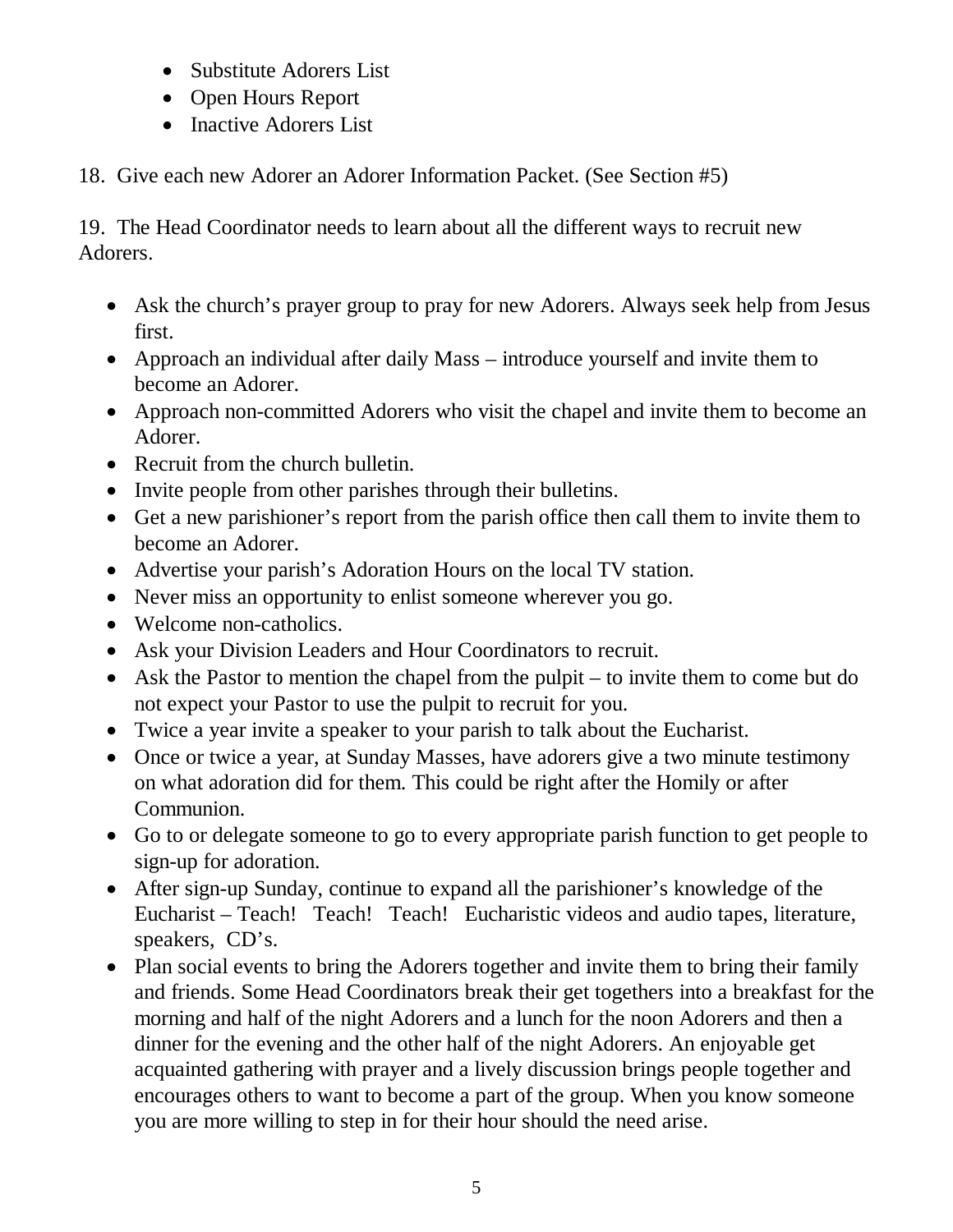- 20. Send acknowledgement cards to Adorers who move away, get sick, etc..
- 21. Visit sick Adorers in the Hospital.
- 22. Plan a Eucharistic one day retreat somewhere for the Adorers.

#### **Division Leaders**

There are four Division Leaders each of whom is responsible for one of the four time divisions – Night, Morning, Afternoon, and Evening. They oversee and are responsible for the six Hour Coordinators in their time zone. In addition, they give general assistance to the Head Coordinator.

#### **Hour Coordinators**

DEFINITION OF AN HOUR COORDINATOR: An Hour Coordinator is a contact person who is responsible for the Adorers at the same hour of the day (eg., 1pm) every day throughout the entire week.

THE ROLE OF AN HOUR COORDINATOR: The Hour Coordinator makes sure that their hour is always covered. One of the main duties of the Hour Coordinator is to check the signin register throughout the week to make sure those people assigned to their hour have signed-in. When an Adorer has not signed-in, the Hour Coordinator should check it out immediately and correct the situation. They must find a Substitute for an Adorer in an emergency situation. When they can not, they should cover the hour themselves. Another duty, "... is to continue to inspire and motivate Adorers and solicit new Adorers."<sup>3</sup>

In the beginning, the Hour Coordinator should call each Adorer the day before their assigned time to help the Adorer to remember their appointment with Jesus, to offer them encouragement and then to call them back the next day to thank them for their faithfulness. This helps the Adorer to know that they are not just an isolated individual but instead they are a member of a team that are all working together to give Honor, Praise and Glory to God the Father Almighty. These calls should continue until the Hour Coordinator decides that they are no longer necessary. Sometimes it may be necessary for the Hour Coordinator to reinstate the phone calls in order to ensure reliable attendance.

For any personnel problems or changes in the schedule such as the addition or deletion of Adorers to the program, the Hour Coordinator should notify the Division Leader who in turn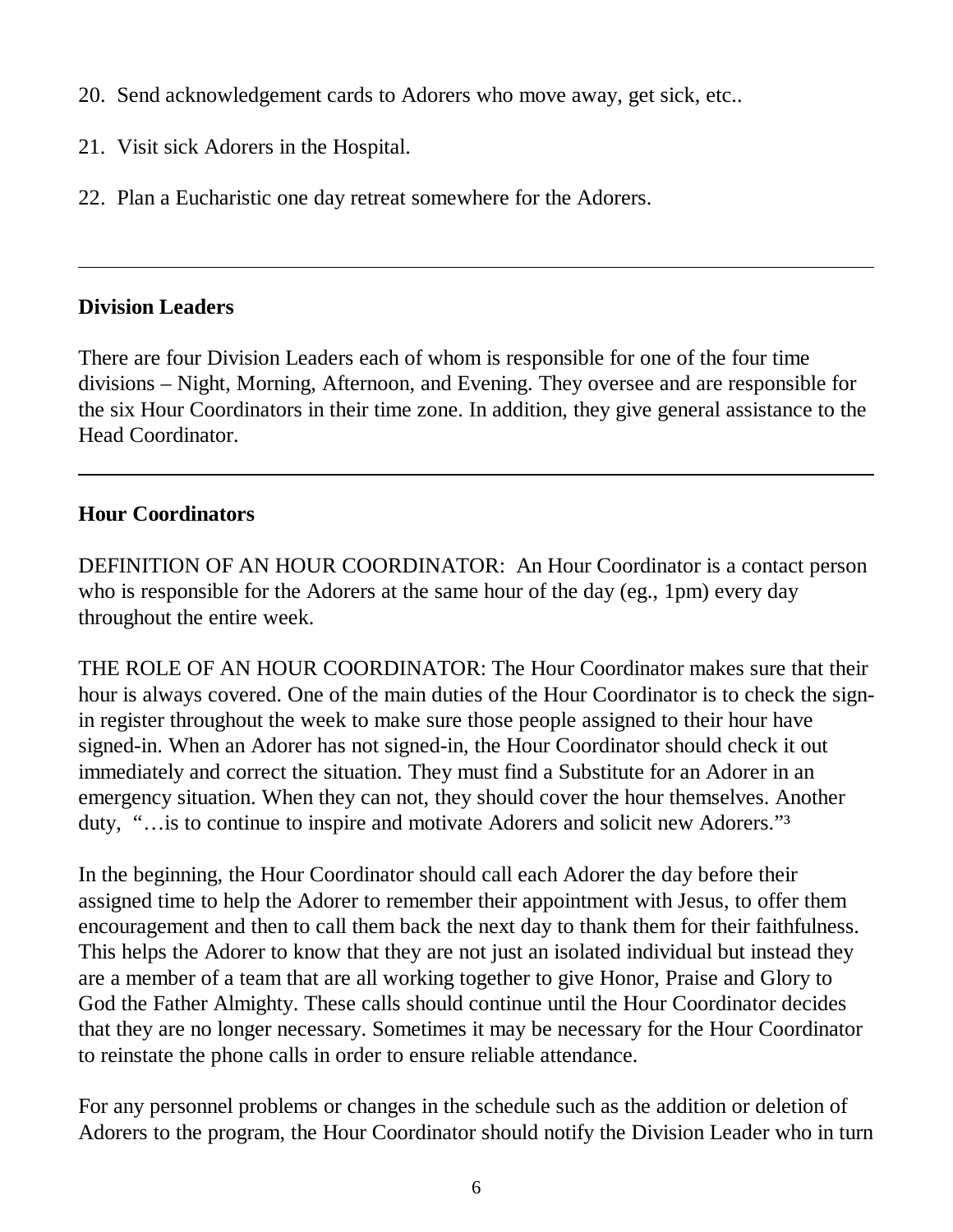notifies the Head Coordinator.

ASSISTANT HOUR COORDINATOR: Each Hour Coordinator should choose a backup assistant who is able to take over the Hour Coordinator's work whenever the Hour Coordinator goes out of town or cannot be reached for whatever reason.

### **PEA Adorers Organization**

#### **Committed Hour Adorers**

This group is composed of all the people who have a desire to build a more intimate and loving relationship with Jesus and do it by offering one or more hours of their week to worship and to be in the presence of their God. They are the committed Adorers. And because they commit their time to stay with Jesus for one hour a week, they are also referred to as the Guardians of the Hour. Section 3 explains how the Adorers group is initially put together on a scheduled sign-up Sunday weekend. (See Form RP – 0011).

An Adorers Information Packet is given to each Adorer before they begin their first hour. (see section 5). In it they receive instructions, guidelines, rules, emergency procedures, and enlightenment on the Real Presence of Christ in the Blessed Sacrament. In addition, there is a list of all the names and phone numbers of their Division Leader, Hour Coordinator and Adorers on their hour throughout the week. This information is to be filled out by the Hour Coordinator.

#### **Substitute Adorers**

These are the occasional Adorers. Some of these people have committed to a regular hour in addition to their position as a substitute and some have not. In either case, these are the people who are called to fill in for an hour on a moments notice for a committed Adorer who can not make it to their hour or they may be asked to fill in for a planned Adorer's absence.

#### **Assistants**

In the likely event someone in one of the obligatory positions becomes ill, goes on vacation or has a temporary conflicting time constraint or worse yet, dies, that person's duty should